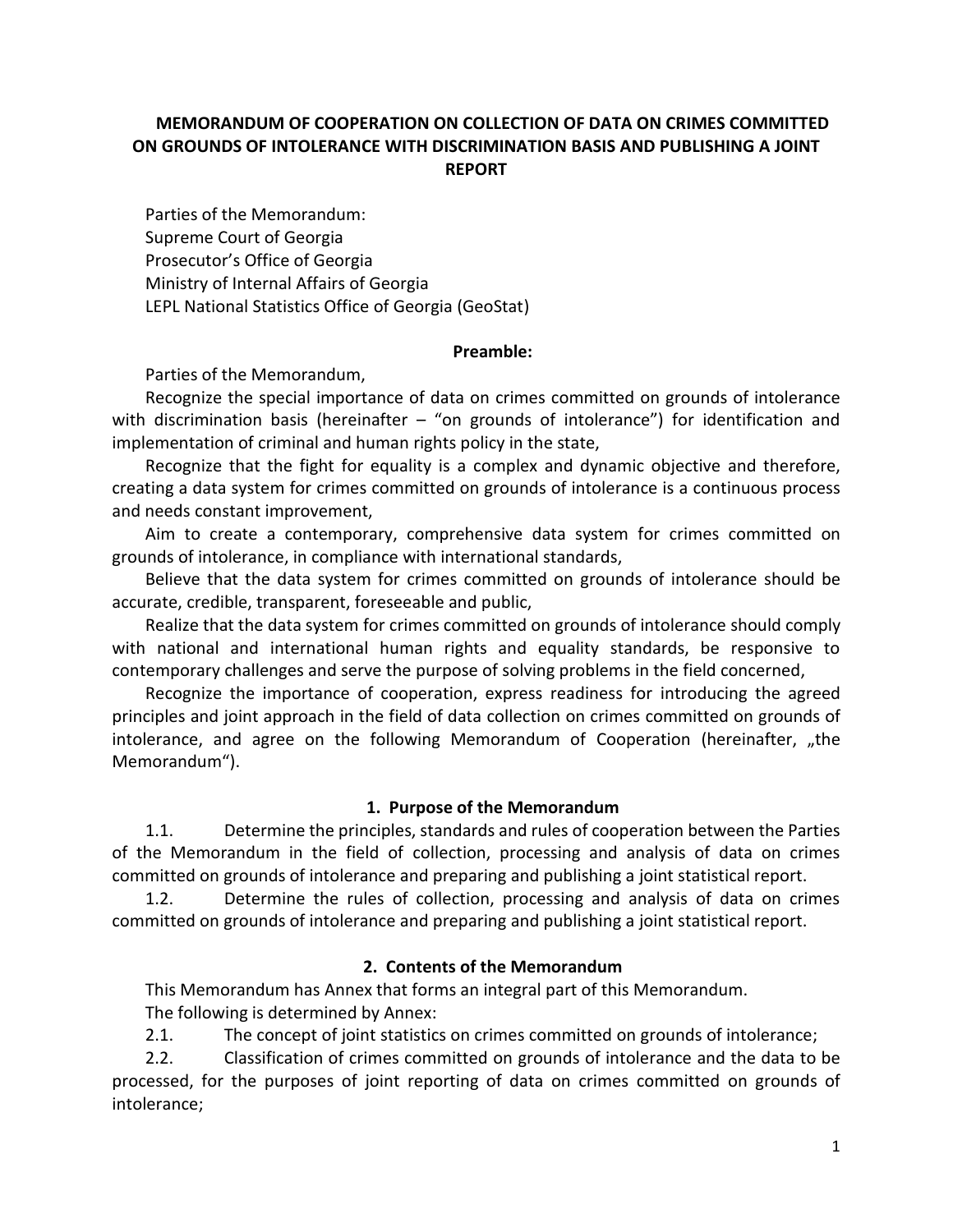2.3. The rules of collecting, processing and analysing the data on crimes committed on grounds of intolerance by the Parties and preparing and publishing a joint statistical report;

2.4. Distribution of information to be processed between the Parties, in consideration of their competencies.

## **3. Rights and obligations of the Parties:**

3.1. The Parties shall maintain and provide to GeoStat data on crimes committed on grounds of intolerance, according to the procedure provided in Annex of this Memorandum.

3.2. Annually and no later than March 1, GeoStat shall prepare and publish a joint report on crimes committed on grounds of intolerance for the previous year.

3.3. With the exception of GeoStat, the Parties shall, two times a year and no later than the last day of the month following the reporting period (July 31 and January 31), provide to each other information necessary for maintaining the data defined by Annex of this Memorandum during the reporting period.

3.4. The Parties shall, once a year and no later than February 20, provide to GeoStat data defined in Annex of this Memorandum, necessary for publishing a joint report on crimes committed on grounds of intolerance, for the period from January 1 through December 31 of the previous year, in Georgian and English languages.

3.5. The Parties shall, within the scope of their competencies, ensure accuracy of data on crimes committed on grounds of intolerance, collected, processed, analysed and published by them.

3.6. The Parties shall abide by the principles provided in the Preamble of this Memorandum in the process of collection, processing and analysis of data on crimes committed on grounds of intolerance.

3.7. The Parties are entitled to, within the scope of their competencies, carry out any and all legitimate actions for fulfilment of their obligations provided in this Memorandum.

3.8. The Parties are entitled to demand from each other fulfilment of the obligations specified in this Memorandum.

# **4. Entry into force, publishing, amendment and termination of this Memorandum**

4.1. This Memorandum shall begin with the signature and continue indefinitely.

4.2. Upon signature, the Memorandum shall be published pursuant to the procedure specified in Annex and public access to the Memorandum should be ensured for the duration of its term.

4.3. This Memorandum may be amended in writing, based on the agreement of the Parties.

4.4. Amending this Memorandum based on a written agreement of the Parties shall be necessary in an event of changes in functions, rights and obligations of the Parties based on a binding national or international legislation (including international agreements and case law of international courts) and in norms regulating crimes committed on grounds of intolerance, which make it objectively impossible to maintain the data specified in Annex of this Memorandum, and/or collection, processing and analysis of additional data is required.

4.5. This Memorandum may be terminated based on agreement of the Parties, and as a result of changes in the binding national or international legislation that make it objectively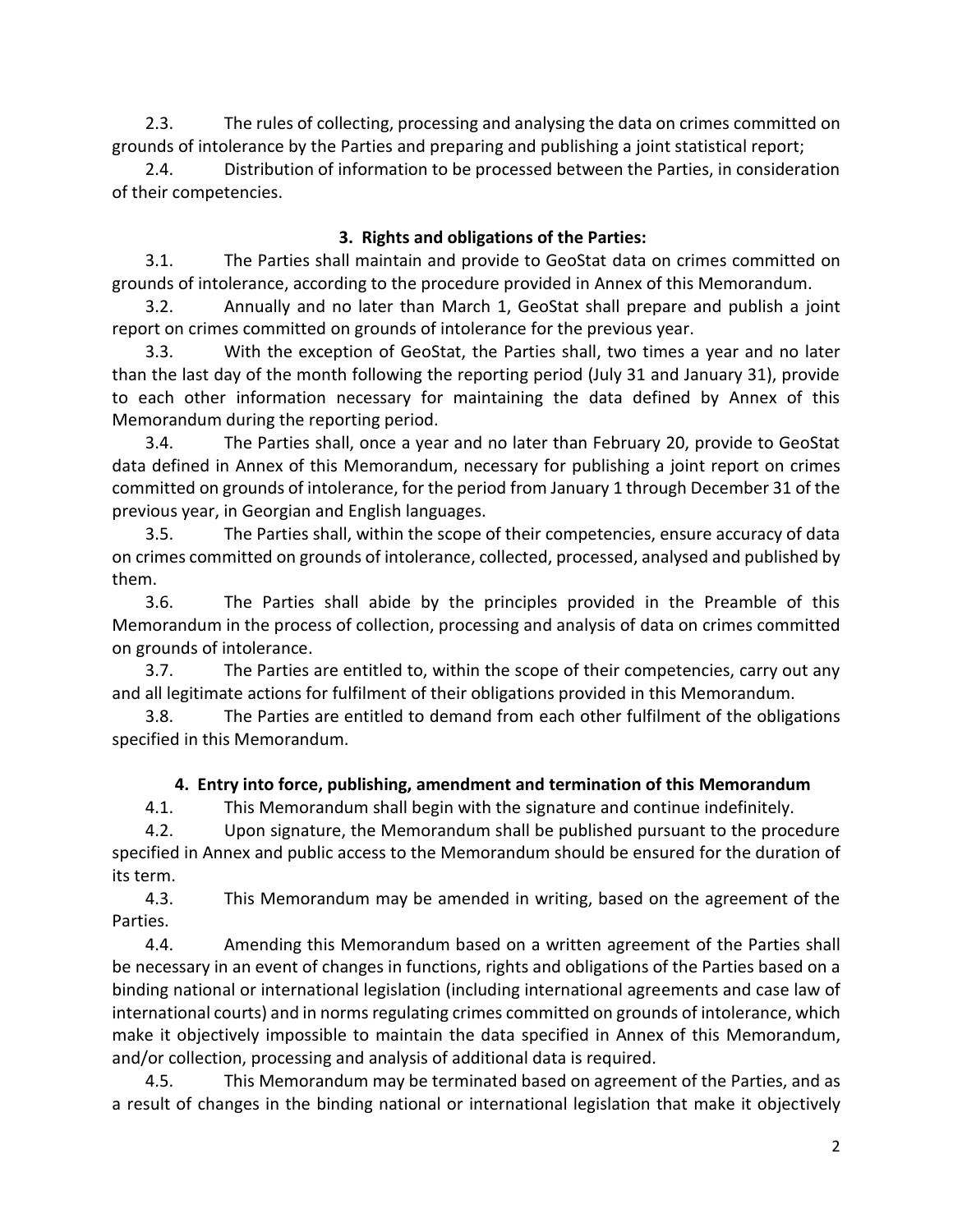impossible to fulfil the requirements of this Memorandum and they may not be overcome by amending this Memorandum.

# **5. Authenticity and copies of this Memorandum:**

5.1. Authentic text of the Memorandum shall be made in writing, in Georgian and English;

5.2. This Memorandum shall be made in four original and equally valid copies, according to the number of the Parties, and shall be signed by a representative of each Party.

Date of signature 23 September, 2020

Signed by: Chairperson of the Supreme Court of Georgia Nino Kadagidze Signatory\_\_\_\_\_\_\_\_\_\_ Date: \_\_\_\_\_\_\_\_\_\_\_\_\_\_\_

Signed by: General Prosecutor of Georgia Irakli Shotadze Signatory\_\_\_\_\_\_\_\_\_\_\_\_ Date: \_\_\_\_\_\_\_\_\_\_\_\_\_\_\_

Signed by: Minister of Internal Affairs of Georgia Vakhtang Gomelauri Signatory\_\_\_\_\_\_\_\_\_\_\_\_ Date: \_\_\_\_\_\_\_\_\_\_\_\_\_\_\_

Signed by: Executive Director of LEPL National Statistics Office of Georgia Gogita Todradze Signatory\_\_\_\_\_\_\_\_\_\_\_\_ Date: \_\_\_\_\_\_\_\_\_\_\_\_\_\_\_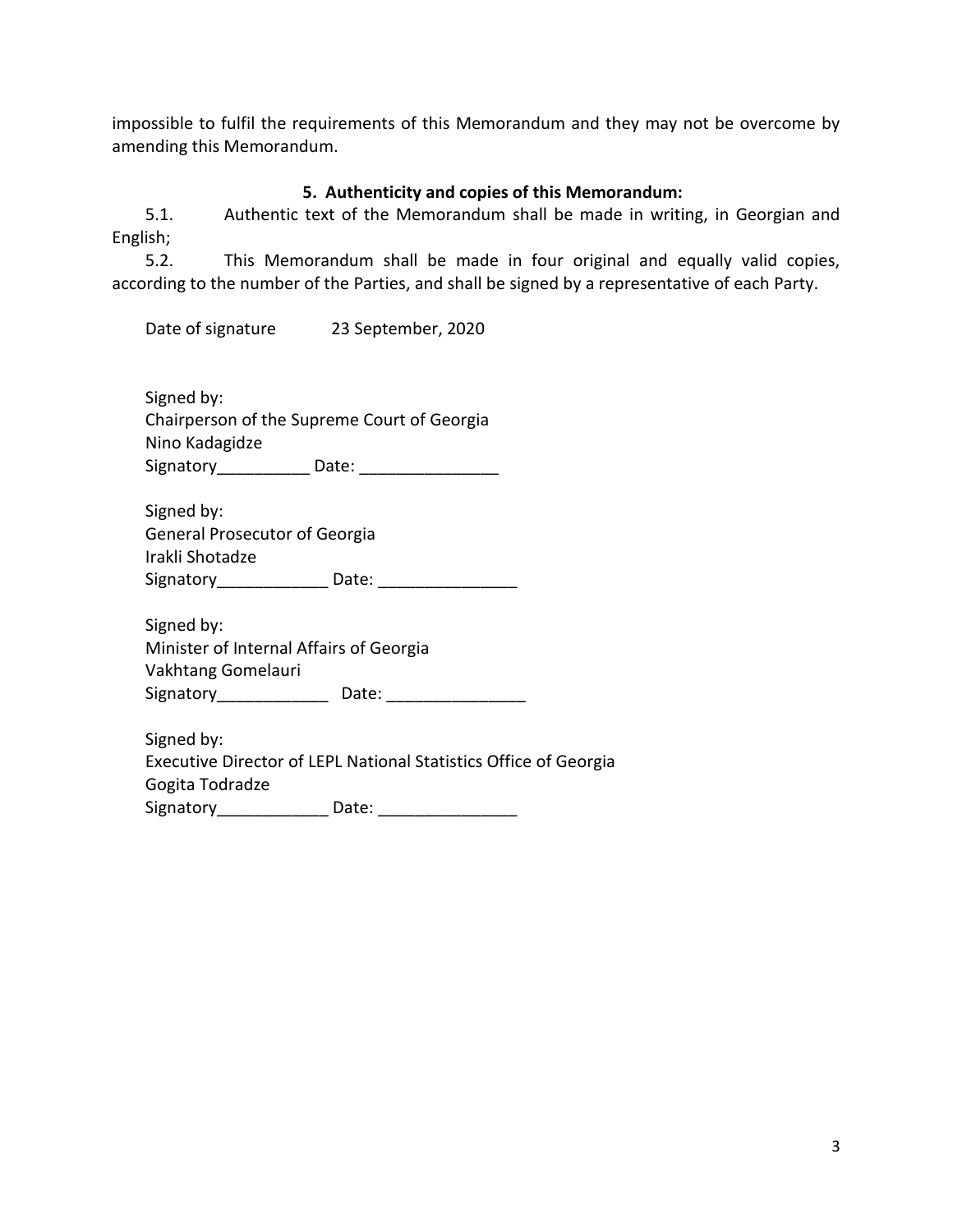#### **Annex**

## **CLASSIFICATION OF CRIMES COMMITTED ON GROUNDS OF INTOLERANCE WITH DISCRIMINATION BASIS**

For the purposes of joint reporting of data on crimes committed on grounds of intolerance with discrimination basis, crimes committed on grounds of intolerance consists of the following three categories:

### 1. **Crimes with the motive of intolerance as necessary element of their composition.**

Crimes provided in Articles 133<sup>2</sup>, 142 142<sup>1</sup>, 142<sup>2</sup>, 155, 156, 166, 239<sup>1</sup> of the Criminal Code of Georgia fall under this category;

#### 2. **Crimes with the motive of intolerance as their qualifying element.**

Crimes provided in subparagraphs "d" and "d<sup>1</sup>", para.2 of Article 109, paragraph 2"a" of Article 115, subparagraphs "d" and "d<sup>1</sup>" of paragraph 5 of Article 117, paragraph 3 of Article 118 (similar to subparagraphs "d" and "d<sup>1</sup>" of paragraph 5 of Article 117), paragraph 2"g" of Article 126, paragraph 2"f" of Article 144<sup>1</sup>, paragraph 2"f" of Article 144<sup>3</sup>, paragraph 3"b" of Article 258 of the Criminal Code of Georgia;

3. **Any deliberate crime provided in the Criminal Code of Georgia, in the process of commission of which the individual was acting based on the motive of intolerance with discrimination basis provided in paragraph 1 of Article 53<sup>1</sup> of the Criminal Code of Georgia.** 

Basis of discrimination provided in Article  $53<sup>1</sup>(1)$  of the Criminal Code of Georgia include: race, colour, language, sex, sexual orientation, gender, gender identity, age, religion, political or other beliefs, disability, citizenship, national, ethnic or social affiliation, origin, property or social status, place of residence and other basis of discrimination.

For the purposes of joint reporting of data on crimes committed on grounds of intolerance with discrimination basis, data on crimes committed on grounds of intolerance will be territorially disaggregated based on the principle of regional division of Georgia, in the following way:

- Tbilisi;
- Autonomous Republic of Abkhazia;
- Autonomous Republic of Ajara;
- Kakheti;
- Shida Kartli:
- Kvemo Kartli;
- Imereti;
- Guria;
- Samegrelo and Zemo Svaneti;
- Samtskhe-Javakheti;
- Racha-Lechkhumi and Kvemo Svaneti;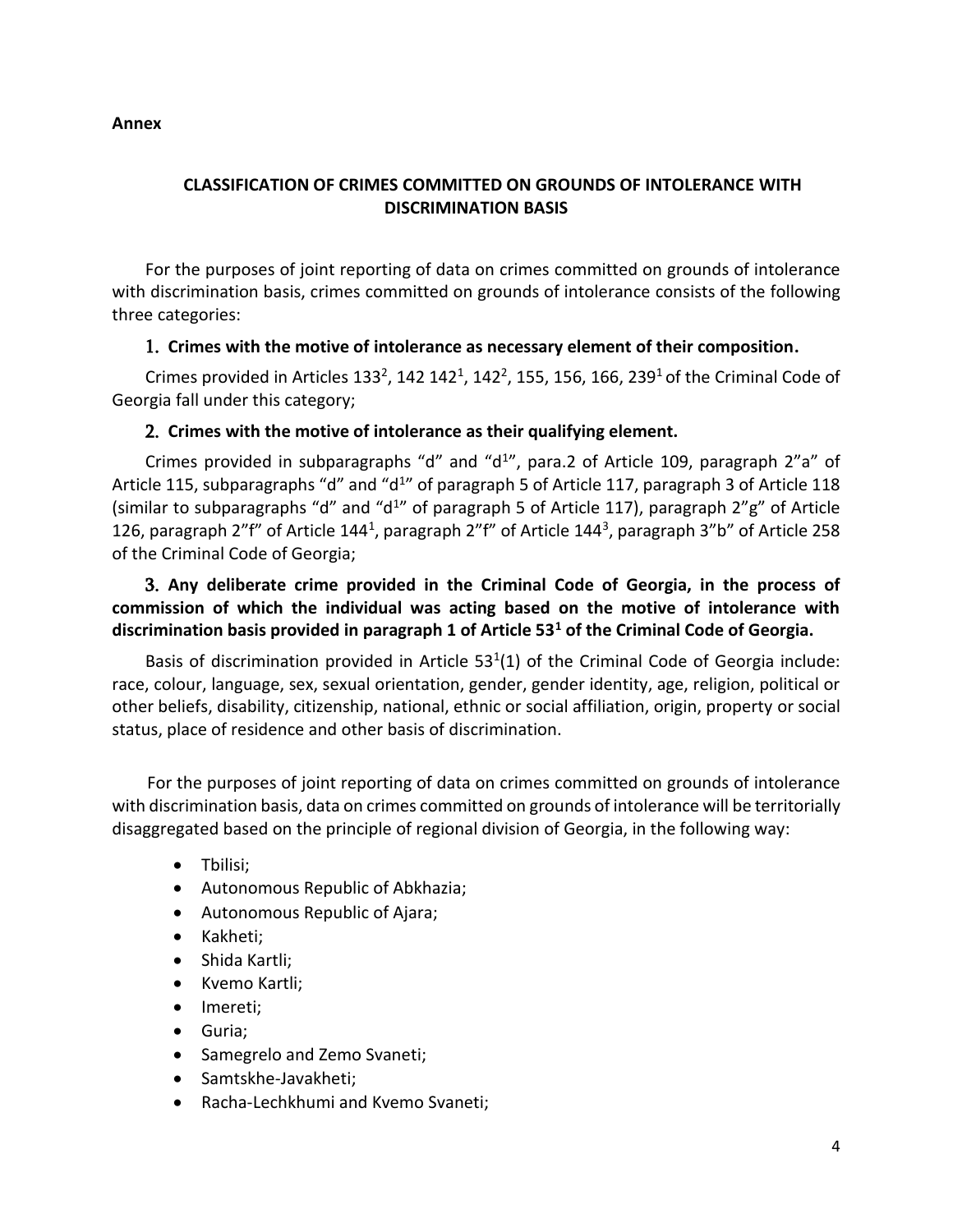Mtskheta-Mtianeti.

### **Note:**

Criminal cases subject to jurisdiction of the Police Patrol of the Ministry of Internal Affairs of Georgia and Departments of the Central Criminal Police, as well as the State Sub-Agency - Border Police of Georgia, in consideration of their specific nature, will not be disaggregated according to the principle of regional division of Georgia.

The Prosecutor's Office of Georgia, in regions of Georgia where the District Prosecutor's Office is not represented as a separate entity, will conduct territorial disaggregation of the data according to the territorial unit of the Prosecutor's Office of Georgia.

## **The Ministry of Internal Affairs of Georgia**

For the purposes of joint reporting of data, the Ministry of Internal Affairs of Georgia will present statistical information on crimes committed on possible grounds of intolerance, which will include investigations initiated during the reporting period, articles based on which the investigation was initiated and basis of possible discrimination.

At the Ministry of Internal Affairs of Georgia, the Department of Human Rights Protection and Investigation Quality Monitoring is responsible for collection of data required for the Memorandum purposes. The department exercises its functions using internal and external control mechanism.

- The mechanism of internal control entails monitoring of investigation quality on a daily basis by the department staff, through the electronic case management system for criminal cases and other means of communication.
- The mechanism of external control entails receiving information about a particular case from external sources (media, NGOs, Public Defender's Office, etc.), both verbally and in writing.

For the purposes of joint data reporting, units of observation for data gathered by the Ministry of Internal Affairs of Georgia on crimes committed on grounds of intolerance include:

## 1**. The number of investigations into crimes committed on possible grounds of intolerance, initiated by the Ministry of Internal Affairs of Georgia – unit of observation – a criminal case.**

This entails all criminal cases where, based on a preliminary examination, indicator/indicators of the motive of intolerance are evident, in particular:

(possible) victim's perception;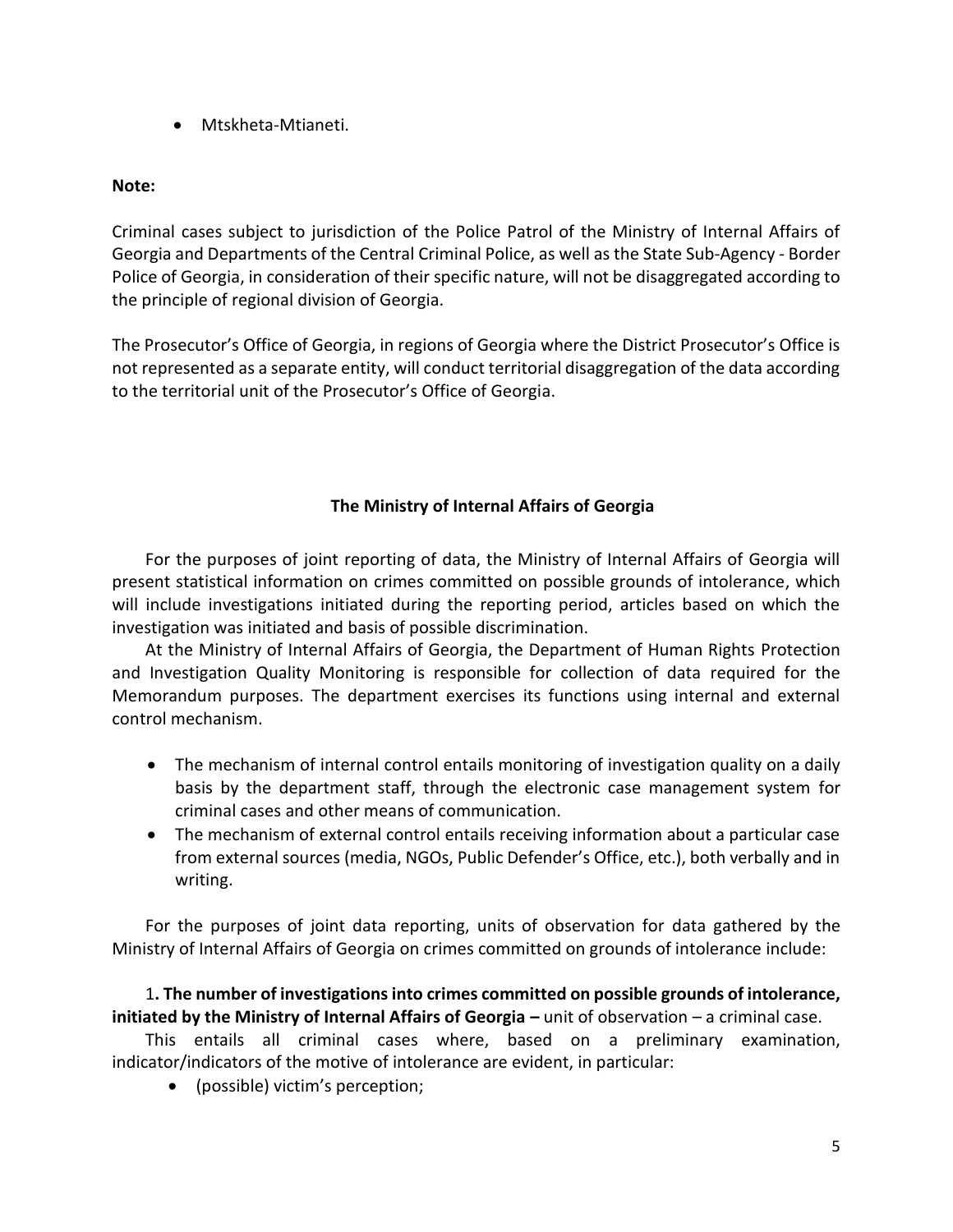- (possible) victim's affiliation and/or association with a minority group;
- witness' perception;
- (possible) defendant's perception;
- drawings, symbols and inscriptions made at the scene of the incident;
- ethnic, national, religious and cultural differences between the (possible) defendant and the (possible) victim;
- (possible) defendant's membership of and/or association with an organized criminal group involved in crimes committed on grounds of intolerance;
- place and time of commission of the crime;
- nature and means of commission of the crime;
- nature and frequency of crimes and incidents committed by the (possible) defendant in the past.

This type of data will also be territorially disaggregated.

### 2. **Relevant article –** unit of observation – a criminal case

For the purposes of joint data reporting, the Ministry of Internal Affairs will record investigations initiated about crimes committed on possible grounds of intolerance according to articles that served as grounds for initiating the investigation.

### **3. Basis of discrimination –** unit of observation – a criminal case.

The Ministry of Internal Affairs of Georgia will record investigations initiated about crimes committed on possible grounds of intolerance according to a concrete basis of discrimination, based on indicator(s) of motive of intolerance identified as a result of preliminary examination.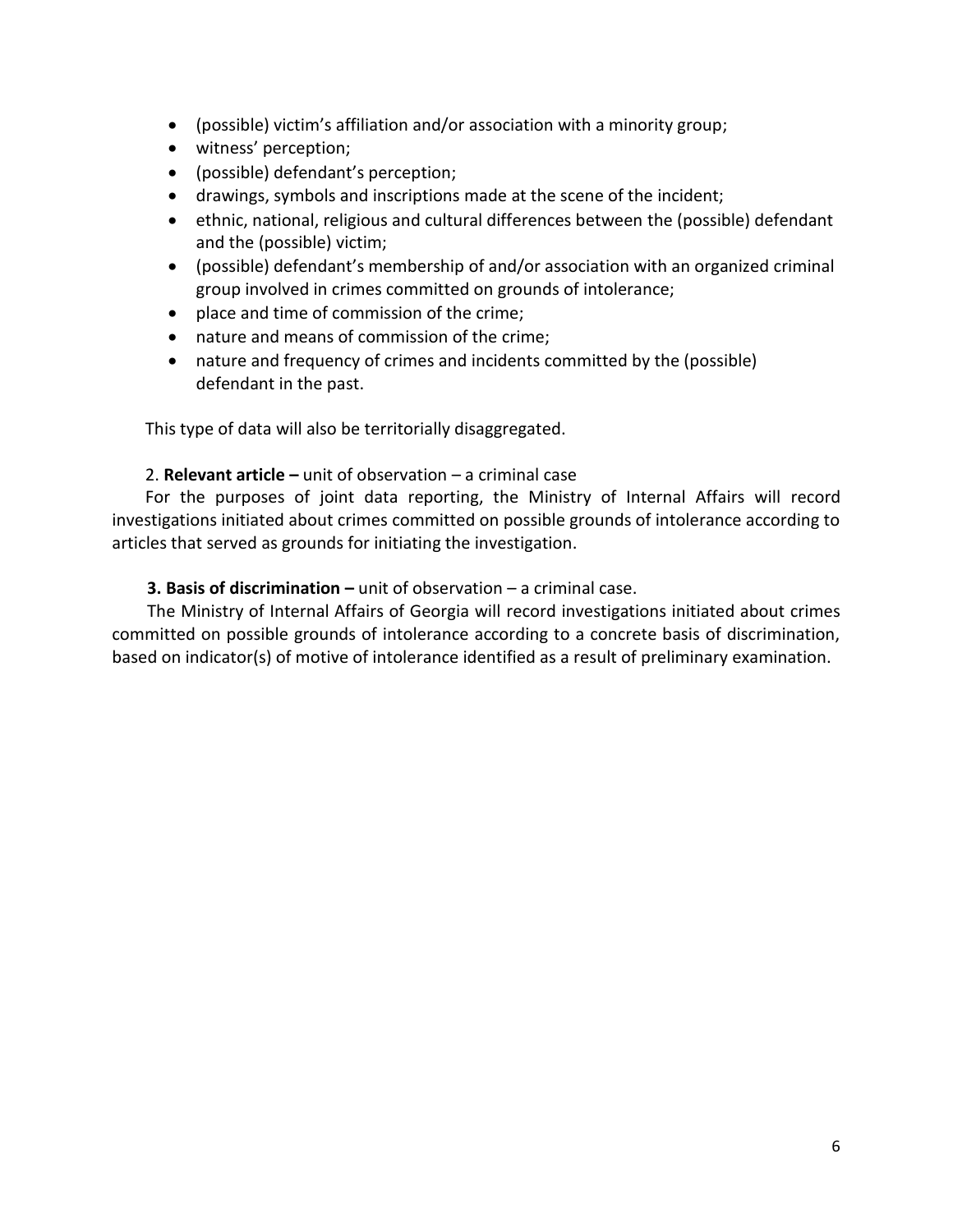#### **The Prosecutor's Office of Georgia**

For the purposes of joint reporting of data, the Prosecutor's Office of Georgia will present statistical information on decisions to initiate/not to initiate a criminal prosecution, to terminate criminal prosecution and investigation during the reporting period, in connection to crimes committed on grounds of intolerance, and information about victims.

For the purposes of joint reporting of data, units of observation for the data collected by the Prosecutor's Office of Georgia include:

#### **1. Initiation of criminal proceedings –** unit of observation - a person.

The Prosecutor's Office of Georgia will record the number of individuals subjected to criminal prosecution (this entails overall data on initiation of criminal prosecution, including data about criminal prosecution initiated in a case where investigation has been launched during the reporting period), as well as their sex (male or female), age group (minors from 14 to 18, adults – 18 or older) and territorial distribution.

This includes recording of the following:

a) The number of criminal prosecutions initiated for a concrete crime provided in the Criminal Code, according to the number of persons;

b) The number of criminal prosecutions initiated in connection to a concrete basis of discrimination, according to the number of persons;

#### **2. Diversion –** unit of observation – a person.

The Prosecutor's Office of Georgia will record the number of individuals that have been diverted from criminal liability (it entails overall data about diverted individuals, including data on diverted individuals in cases where investigation was initiated during the reporting period), as well as their sex (male or female), age group (minors from 14 to 18, adults – 18 or older) and territorial distribution.

This includes recording of the following:

a) The number of diverted individuals for a concrete crime provided in the Criminal Code; b) The number of individuals diverted from criminal liability, in connection to a concrete basis of discrimination.

## **3. Termination of criminal prosecution –** unit of observation – a person.

The Prosecutor's Office of Georgia will record the number of persons against whom criminal prosecution has been terminated (it entails overall data about termination of criminal prosecution, including data on criminal prosecutions terminated in cases where investigation was initiated during the reporting period), as well as their sex (male or female), age group (minors from 14 to 18, adults – 18 or older) and territorial distribution.

This includes recording of the following: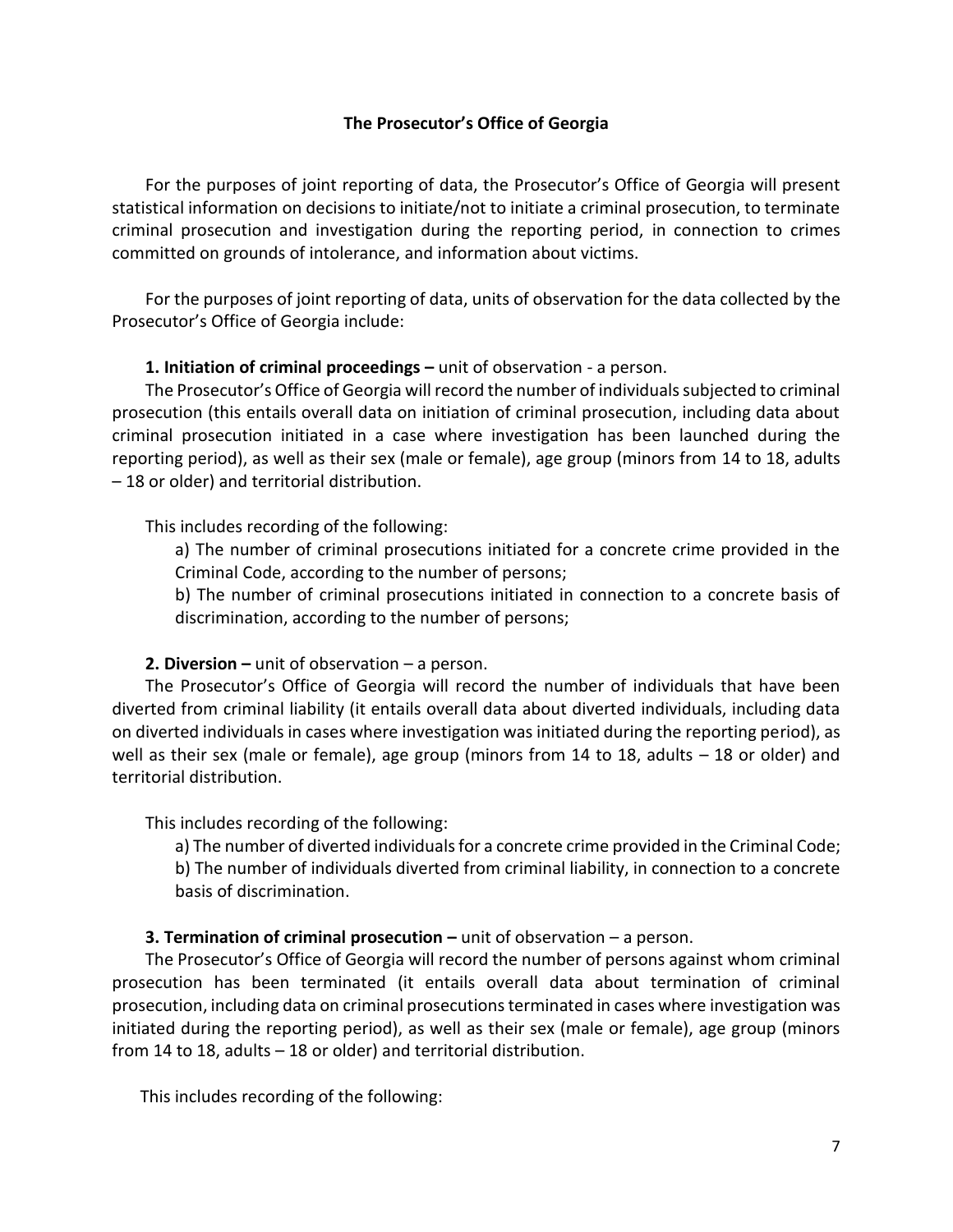a) The number of criminal prosecutions terminated for a concrete crime provided in the Criminal Code, according to the number of persons;

b) The number of criminal prosecutions terminated for a concrete basis of discrimination, according to the number of persons.

#### **4. Criminal prosecutions not initiated -** unit of observation – a person.

The Prosecutor's Office will record the number of persons against whom criminal prosecution was not initiated (it entails overall data about criminal prosecutions not initiated, including data on criminal prosecutions not initiated in cases where investigation was initiated during the reporting period), as well as their sex (male or female), age group (minors from 14 to 18, adults – 18 or older) and territorial distribution.

This includes recording of the following:

a) The number of persons against whom criminal prosecution was not initiated, for concrete crimes provided in the Criminal Code;

b) The number of persons against whom criminal prosecution was not initiated, for crimes motivated by a concrete basis of discrimination.

#### **5. Termination of investigation** – unit of observation – a case.

For the purposes of joint reporting of data, the Prosecutor's Office of Georgia will record decisions to terminate investigation initiated in a criminal case during the reporting period, according to relevant article of the Criminal Procedure Code of Georgia (CPC), basis of termination of investigation and territorial distribution.

**6. Victims -** the Prosecutor's Office will record the number of persons recognized as victims during the reporting period (it entails overall data about persons recognized as victims, including information about persons recognized as victims in cases where investigation was initiated during the reporting period), as well as their sex (male or female), age group (minors from 14 to 18, adults – 18 or older), in case of a legal person – the number of legal persons victimized, and territorial distribution.

This includes recording of the following:

- a) The number of victims of a concrete crime provided in the Criminal Code;
- b) The number of victims of a crime motivated by a concrete basis of discrimination.

**7. Social connection** – the Prosecutor's Office will record social connection of persons provided in paragraphs 1-4 with the victim.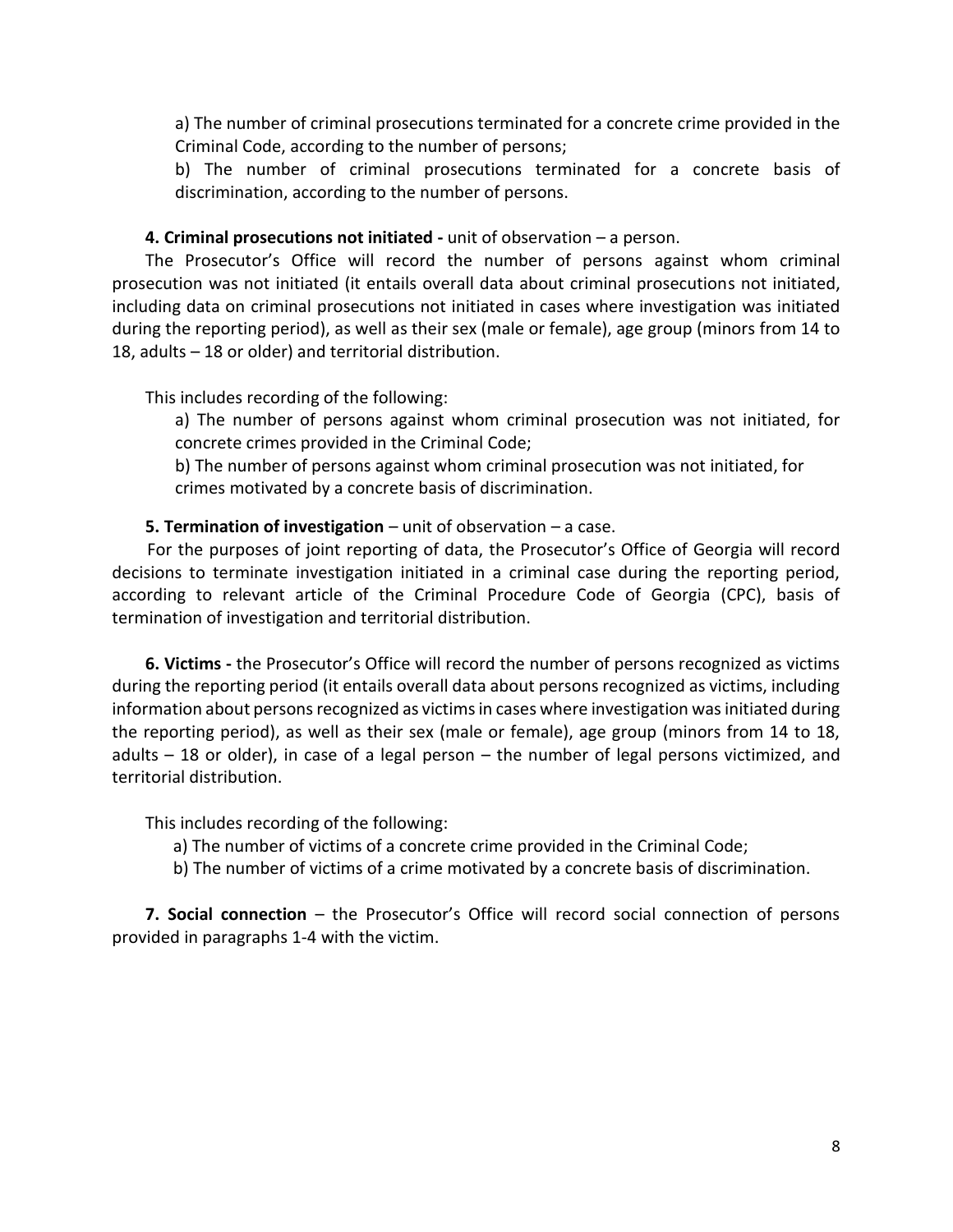## **The Supreme Court of Georgia**

For the purposes of joint data reporting, the Supreme Court of Georgia will present statistical information about cases received and handled by regional (city) courts, according to crimes committed on grounds of intolerance, the number of persons convicted and the types of punishment imposed, as well as information about application of Article  $53<sup>1</sup>(1)$  of the Criminal Code of Georgia as an aggravating factor in verdicts imposed by courts.

For the purposes of joint data reporting, the Supreme Court of Georgia will record the following data in connection to crimes committed on grounds of intolerance:

**1.The number of cases received by courts** – unit of observation – a case. The Supreme Court will record the number of cases received by regional (city) courts, where the prosecutor's decree of indictment indicates that the crime has been committed on grounds of intolerance.

**2.The number of criminal cases handled** – unit of observation - a case/person (entails the total number of cases handled by regional (city) courts of Georgia, including the number of cases where investigation was initiated during the reporting period).

Data on handled cases will be disaggregated according to regional divisions.

The following will be recorded:

- **The number of cases where verdict was delivered** (following a main hearing or based on a plea agreement);
- **The number of terminated cases**, by indicating relevant CPC article and grounds;
- **The number of cases remanded to the Prosecutor's Office** (withdrawn by the Prosecutor's Office by reason of diversion, approval of plea agreement was denied).

**3. Verdicts of guilty and verdicts of not guilty** – unit of observation – a person. The Supreme Court will record the number of individuals for whom a verdict of guilty or a verdict of not guilty has been delivered (it entails the total number of persons according to all the verdicts delivered by courts during the reporting period, including according to cases where investigation was initiated during the reporting period).

**4. Convicted persons**- unit of observation – a person. The Supreme Court will record the number of convicted persons according to their sex (male or female), age (minors from 14 to 18, adults – 18 or older), relevant article of the Criminal Code, concrete basis of discrimination, as well as social connection between the convicted person and the victim (entails total number of persons convicted by courts, including the number of convicted persons according to cases where investigation was initiated during the reporting period).

**5. Types of punishments imposed** – unit of observation – a person. The Supreme Court will record types of punishments imposed on convicted persons, according to a concrete article of the Criminal Code.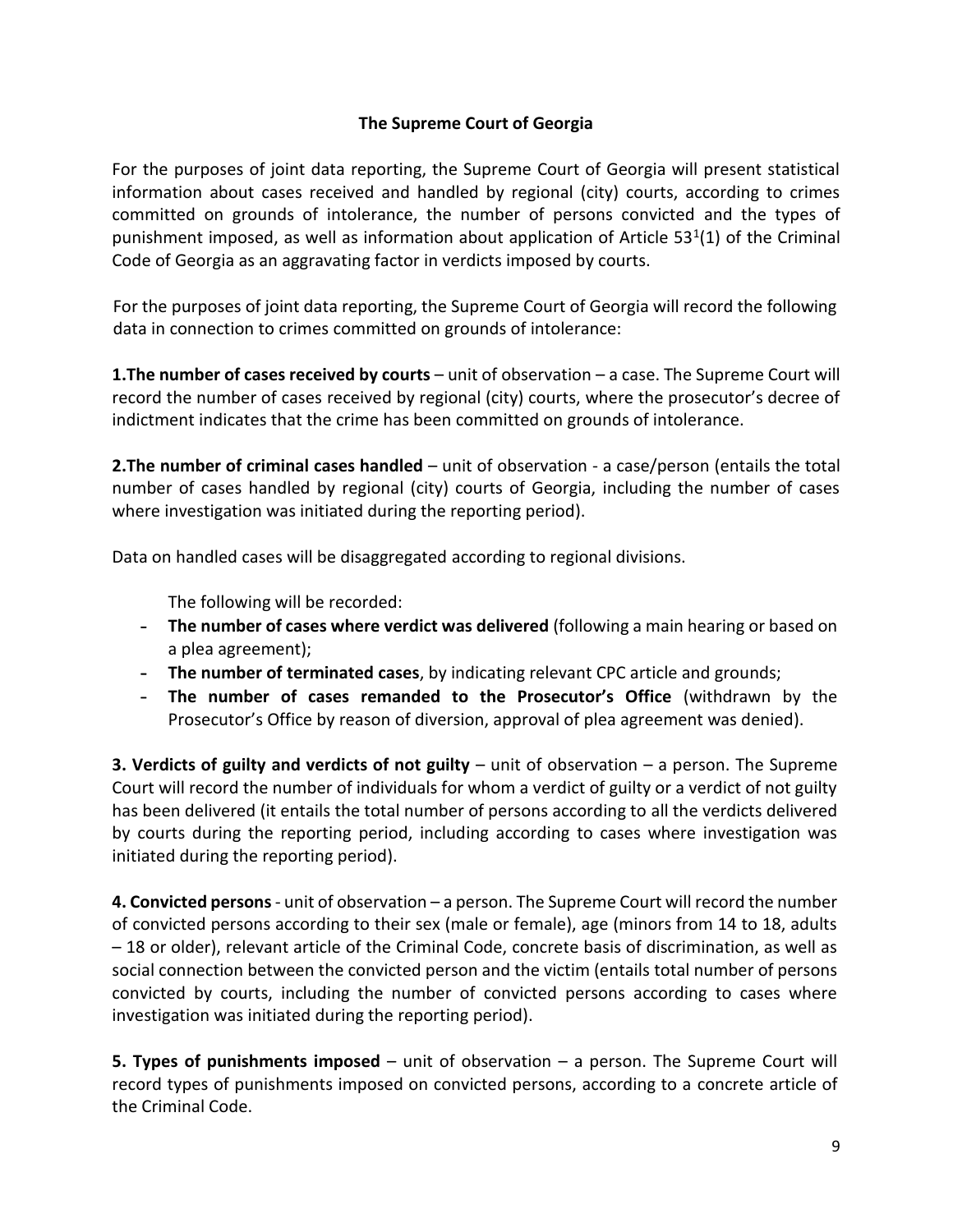**6. Application of Article 53<sup>1</sup> (1) of the Criminal Code** - unit of observation – a case. The data will be disaggregated by a concrete basis of intolerance, a concrete article of the Criminal Code, as well as regional divisions.